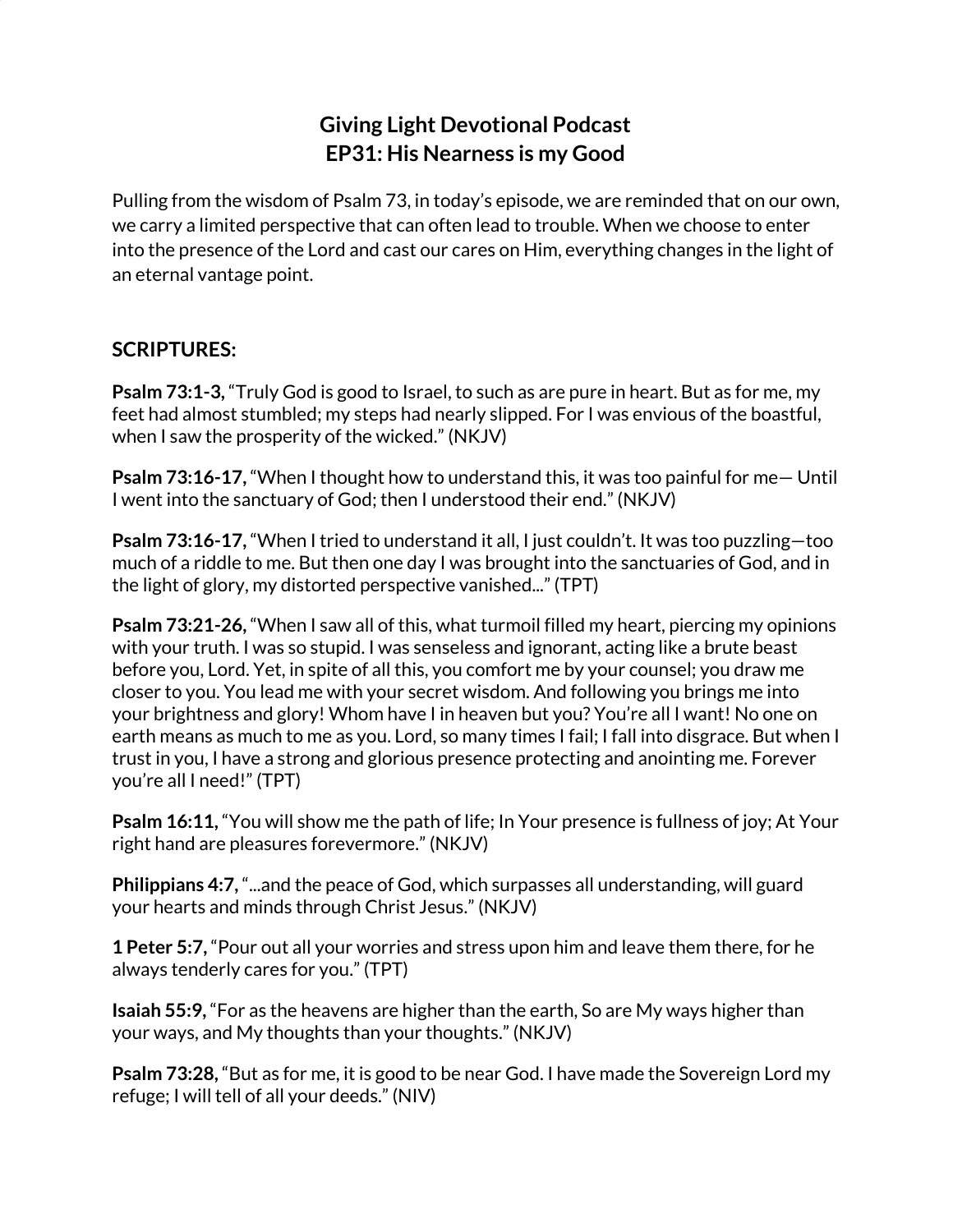## **QUESTIONS:**

1. Ask the Lord if there are any areas of your heart where you feel discontented or disheartened in your walk with Him. Are there any areas of comparison that have snuck in to create opportunity for bitterness or judgement?

2. Psalm 73 verse 17 says, "But then one day I went into the sanctuary of God, and in the light of glory, my distorted perspective vanished." As you take time in the presence of the Lord, ask Him to bring clarity to any distorted perspectives you may have. Replace old thinking with what He reveals.

3. If there are any areas of your life where you feel that you are carrying the weight of the world, any area where your effort to understand has become puzzling or